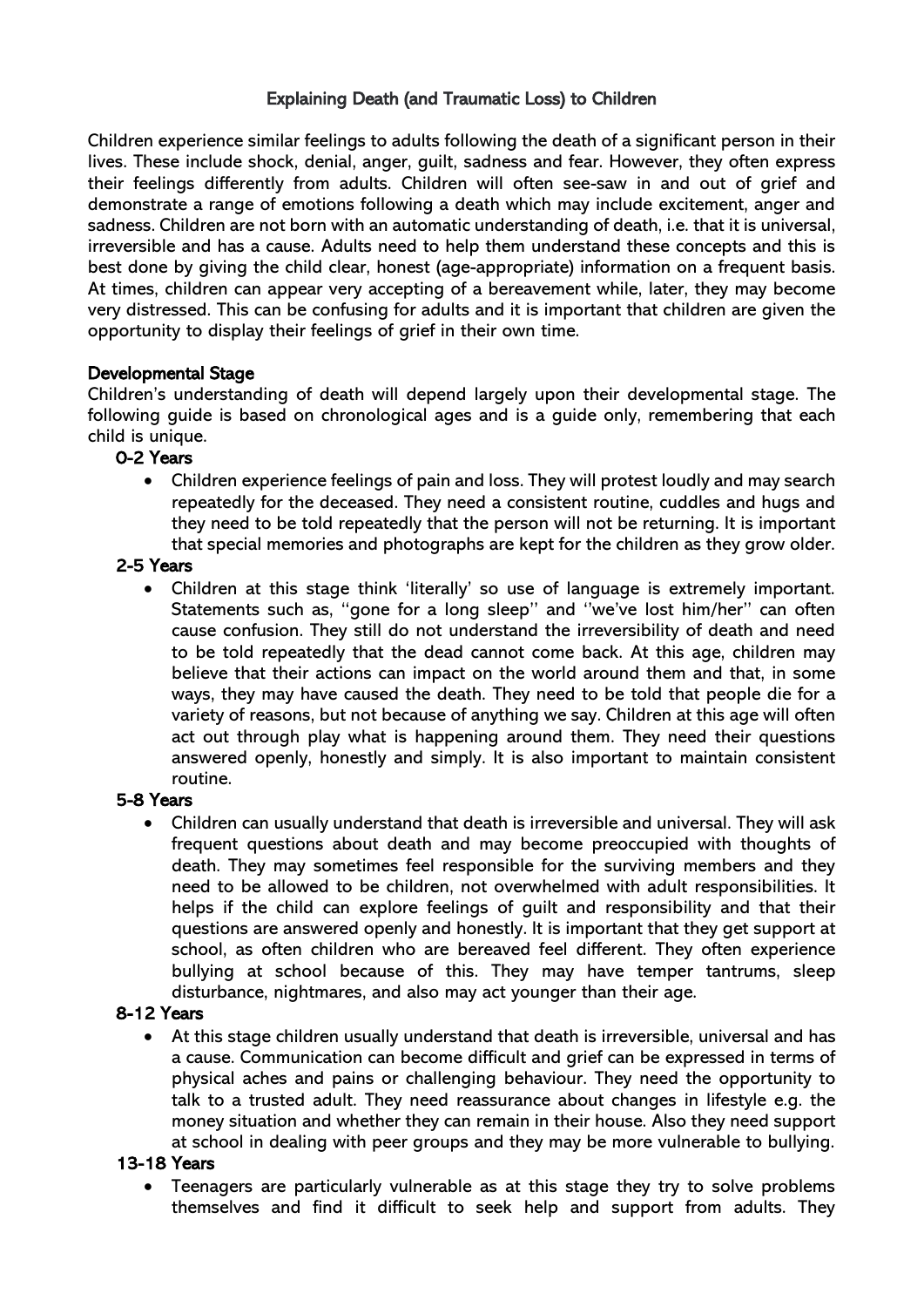understand the concept of death, but do not have the emotional maturity to deal with it. It is normal for adolescents to have difficulty talking to their parents, but they need the opportunity to talk to trusted adults or peers. School can provide security and routine, however, it can also be a place where they feel isolated, different and have difficulties with school work. They may feel overwhelmed by exams and coursework. Adolescents need choice with regard to the funeral and subsequent life changes. At the same time they should not be burdened with adult responsibilities, e.g. ''Be strong for your mother'' or ''You're the man of the house now.''

# General Advice

### Things to Do

- Be honest and tell the truth about what's happened right away. This helps to explain why adults may seem upset. Being open (and emotional) can help children learn how to mourn and process their feelings.
- Be prepared for a variety of emotional responses. However this is explained, the child / young person will feel upset, and may even be angry about the loss. Try and make sure the child's emotions are accepted (whatever they feel). They need time to process the emotional trauma and shock, just like adults do.
- Make sure you use the words dead or died. Research shows that using realistic words to describe death helps the grieving process.
- Share information in doses. Gauge what your child can handle by giving information in small bits at a time. You'll know what more to do based on the questions your child asks.
- Be comfortable saying, "I don't know." Having all the answers is never easy, especially during a time of such heartache. It's helpful to tell your child that you may not know about certain things, like, "How did grandpa die?" "What happens to Aunt Rita at the funeral home," "What made Spike run into the street, Mommy?" or other unanswerable questions.
- Cry. Cry together. Cry often. It's healthy and healing.
- Allow your child to participate in rituals. Where possible, involve the child in picking clothing for the person who has died, photos for the memorial etc This can help them gain a sense of control over the loss.
- Let your child grieve in his or her own way. Allow your child to be silent about the death. It's also natural for a child to feel lonely and isolate themselves at this time too. It's also common for children to seem unaffected by the loss. There is no right way to grieve.
- Prepare your child for what they will see in the funeral home or service. Tell children what they will see, who will be there, how people may be feeling and what they will be doing. For young children, be specific in your descriptions of what the surroundings will look like.
- Prepare your child for the future without your loved one. Talk about how it will feel to celebrate birthdays, anniversaries, holidays and special moments without your loved one. Ask your child to help plan how to move through the next calendar event. This is usually best done after the child has processed the initial shock.
- Prepare to talk about thoughts and feelings often. It is likely that you'll have to tend to the subject of death for days, weeks and months to come. Check in and be available for ongoing discussions since mourning is a process.
- Remember to take care of yourself. Children learn what they see, so be a role model for self-care at this critical time.
- Young children need to be told repeatedly that when someone dies they can never come back. It is important to explain that the dead person doesn't eat, sleep, or feel any pain.
- Children benefit from having the cause of the death explained to them. This should be done simply and in a language that the child understands. There is a risk that if children are not given a clear explanation, they may blame themselves. If the circumstances